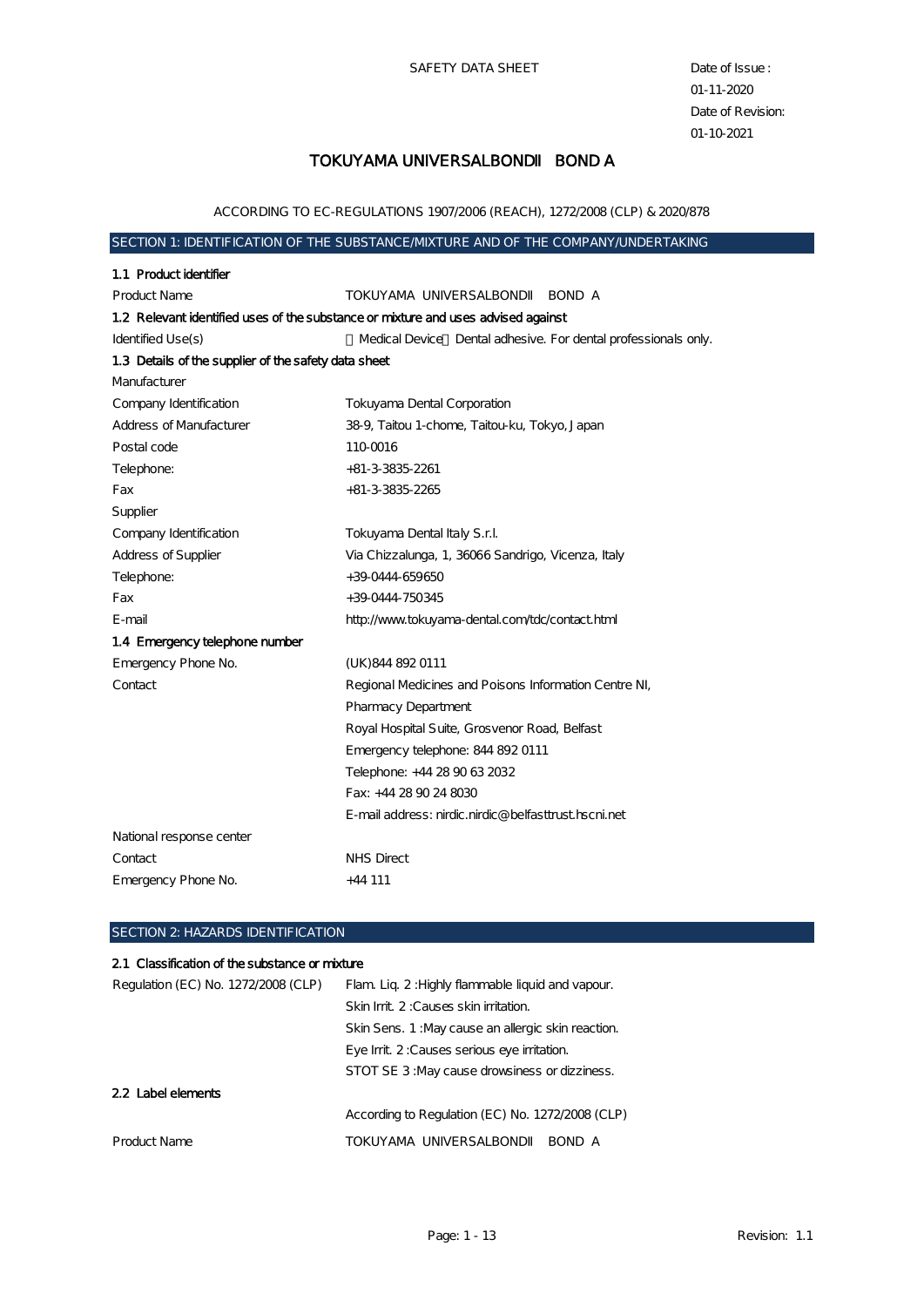SAFETY DATA SHEET Date of Issue :

01-11-2020 Date of Revision: 01-10-2021

## TOKUYAMA UNIVERSALBOND BOND A

Hazard Pictogram(s)





| Signal Word(s)             | Danger                                                                            |
|----------------------------|-----------------------------------------------------------------------------------|
|                            |                                                                                   |
| Hazard Statement(s)        | H225: Highly flammable liquid and vapour.                                         |
|                            | H315: Causes skin irritation.                                                     |
|                            | H317: May cause an allergic skin reaction.                                        |
|                            | H319. Causes serious eye irritation.                                              |
|                            | H336: May cause drowsiness or dizziness.                                          |
|                            |                                                                                   |
| Precautionary Statement(s) | P210. Keep away from heat, hot surfaces, sparks, open flames and other ignition   |
|                            | sources. No smoking.                                                              |
|                            | P261: Avoid breathing dust/fume/gas/mist/vapours/spray.                           |
|                            | P280. Wear protective gloves/protective clothing/eye protection/face protection.  |
|                            | P302+P352 IF ON SKIN: Wash with plenty of water.                                  |
|                            | P305+P351+P338 IF IN EYES: Rinse cautiously with water for several minutes.       |
|                            | Remove contact lenses, if present and easy to do. Continue rinsing.               |
|                            | P501 Dispose of contents in accordance with local, state or national legislation. |
| 2.3 Other hazards          |                                                                                   |
|                            | None known. This product does not contain any substances classified as PBT or     |
|                            | vPvB.                                                                             |
|                            | Endocrine disrupting properties: Not known.                                       |
| 2.4 Additional Information |                                                                                   |
|                            | Contains: Acetone; (1-methylethylidene)bis [4, 1-phenyleneoxy(2-hydroxy-3, 1-     |
|                            | propanediyl) bismethacrylate; 2-hydroxyethyl methacrylate; 2,2-                   |
|                            | ethylenedioxydiethyl dimethacrylate.                                              |
|                            | For full text of HP Statements see section 16.                                    |

## SECTION 3: COMPOSITION/INFORMATION ON INGREDIENTS

#### 3.1 Substances

Not applicable.

#### 3.2 Mixtures

| HAZARDOUS INGREDIENT(S) | CAS No. | EC No. $\prime$        | $\%$      | Hazard Statement(s)    | Hazard            |
|-------------------------|---------|------------------------|-----------|------------------------|-------------------|
|                         |         | REACH Registration No. | <b>WW</b> |                        | Pictogram(s)      |
| <b>ACETONE</b>          | 67-64-1 | 200662-2               |           | 35-55 Flam Lig. 2 H225 | GHS <sub>02</sub> |
|                         |         |                        |           | Eye Init. 2 H319       | GHS07             |
|                         |         |                        |           | STOT SE 3 H336         |                   |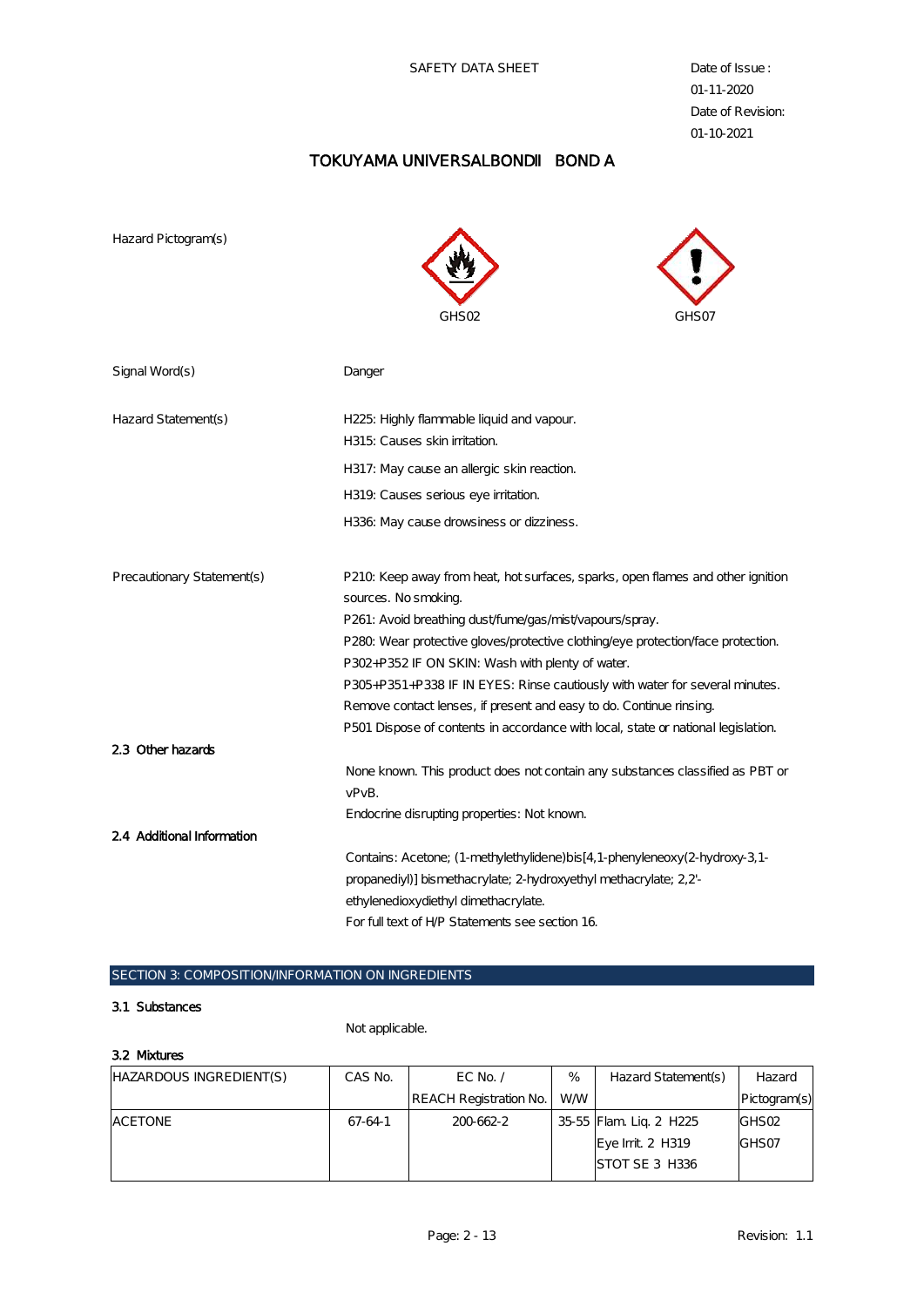## TOKUYAMA UNIVERSALBOND BOND A

| (1-METHYLETHYLIDENE)          | 1565-94-2 | 216 367-7 | $5-20$ | Skin Sens. 1 H317            | GHS07 |
|-------------------------------|-----------|-----------|--------|------------------------------|-------|
| <b>BIS [4, 1-PHENYLENEOXY</b> |           |           |        | Aquatic Chronic 3 H412       |       |
| (2-HYDROXY-3, 1-PROPANEDIYL)] |           |           |        |                              |       |
| BISMETHACRYLATE               |           |           |        |                              |       |
| 2 HYDROXYETHYL METHACRYLATE   | 868-77-9  | 212-782-2 | $5-20$ | Skin Irrit. 2 H315           | GHS07 |
|                               |           |           |        | Skin Sens. 1 H317            |       |
|                               |           |           |        | Eye Init. 2 H319             |       |
| 22-ETHYLENEDIOXYDIETHYL       | 109-16-0  | 2036526   | $5-10$ | Skin Init. 2 H315            | GHS07 |
| DIMETHACRYLATE                |           |           |        | Skin Sens. 1 H317            |       |
|                               |           |           |        | Eye Init. 2 H319             |       |
| 2 PROPENOIC ACID, 2 METHYL.   | 5262803-2 | 258-053-2 | $1-5$  | Skin Init. 2 H315            | GHS07 |
| 2-HYDROXYETHYL ESTER,         |           |           |        | Eye Init. 2 H319             |       |
| <b>PHOSPHATE</b>              |           |           |        |                              |       |
| <b>MEQUINOL</b>               | 150-76-5  | 205-769-8 | < 0.1  | Acute Tox. 4 H302            | GHS07 |
|                               |           |           |        | Skin Sens. 1 H317            |       |
|                               |           |           |        | Eye Init. 2 H319             |       |
| 26 DI tert-BUTYL-p-CRESOL     | 128-37-0  | 204-881-4 | < 0.1  | Aquatic Chronic 1 H410 GHS09 |       |

| HAZARDOUS INGREDIENT(S) | CAS No. | Specific concentration limits | M-factor. | ATE                      |
|-------------------------|---------|-------------------------------|-----------|--------------------------|
| MEQUINOL                | 150765  |                               |           | Acute Tox. 4 (H302): 500 |

Contains no non-classified vPvB substances.

Contains no non-classified substances with a Union workplace exposure limit.

For full text of H/P Statements see section 16.

#### SECTION 4: FIRST AID MEASURES

#### 4.1 Description of first aid measures

| General                                                                                      | Description of first aid measures: Rescuers should put on approved respiratory         |  |  |
|----------------------------------------------------------------------------------------------|----------------------------------------------------------------------------------------|--|--|
|                                                                                              | protection before entering the area to render first aid. If signs symptoms continue,   |  |  |
|                                                                                              | get medical attention.                                                                 |  |  |
| Inhalation                                                                                   | Remove person to fresh air and keep comfortable for breathing. Call a POISON           |  |  |
|                                                                                              | CENTER/doctor if you feel unwell.                                                      |  |  |
| Skin Contact                                                                                 | Take off immediately all contaminated clothing and wash it before reuse. Rinse skin    |  |  |
|                                                                                              | with water. If skin initation occurs: Get medical advice/attention. Special treatment: |  |  |
|                                                                                              | Observe directions on label and instructions for use.                                  |  |  |
| Eye Contact                                                                                  | If substance has got into the eyes, immediately wash out with plenty of water for      |  |  |
|                                                                                              | several minutes. Remove contact lenses, if present and easy to do. Continue            |  |  |
|                                                                                              | rinsing. If eye initation persists: Get medical advice/attention.                      |  |  |
| Ingestion                                                                                    | Rinse mouth. Do NOT induce vomiting. Get medical advice/attention if you feel          |  |  |
|                                                                                              | unwell                                                                                 |  |  |
| 4.2 Most important symptoms and effects, both acute and delayed                              |                                                                                        |  |  |
|                                                                                              | Allergic contact dermatitis. Skin initation. Eye initation. Salivation. Cough.         |  |  |
|                                                                                              | Drowsiness. Dizziness. Headache. Sore throat. Nausea. Vomiting.                        |  |  |
|                                                                                              | Unconsciousness.                                                                       |  |  |
| A O Tradication of our transaction and collect in the witness and ancoral incomposition of a |                                                                                        |  |  |

4.3 Indication of any immediate medical attention and special treatment needed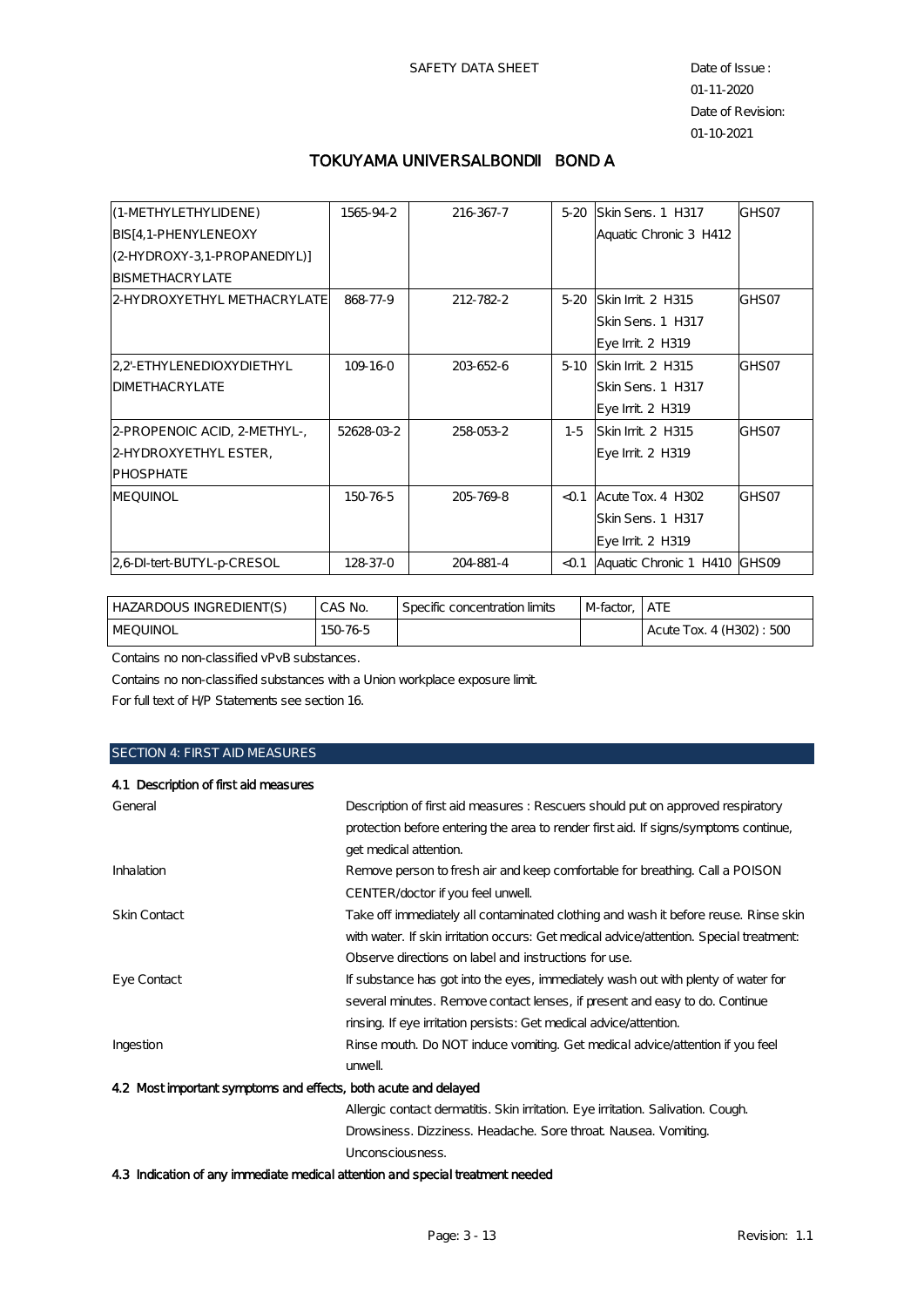### TOKUYAMA UNIVERSALBOND BOND A

Special treatment: Observe directions on label and instructions for use. Call a POISON CENTER/doctor if you feel unwell. Treat symptomatically.

| <b>SECTION 5: FIREFIGHTING MEASURES</b>                                 |                                                                                         |
|-------------------------------------------------------------------------|-----------------------------------------------------------------------------------------|
| 5.1 Extinguishing media                                                 |                                                                                         |
| Suitable Extinguishing media                                            | Carbon dioxide, Dry powder, Water spray, Alcohol resistant foam                         |
| Unsuitable extinguishing media                                          | Water jet spray                                                                         |
| 5.2 Special hazards arising from the substance or mixture               |                                                                                         |
|                                                                         | Highly flammable liquid and vapour. May decompose in a fire, giving off toxic and       |
|                                                                         | irritant vapours. Heating of containers may cause pressure rise, with risk of bursting. |
| 5.3 Advice for firefighters                                             |                                                                                         |
|                                                                         | Keep upwind. Fire fighters should wear complete protective clothing including self-     |
|                                                                         | contained breathing apparatus. If it is safe to do so, containers should be removed     |
|                                                                         | from fire area because they are likely to rupture under fire conditions. Fire fighters  |
|                                                                         | should wear complete protective clothing including self-contained breathing             |
|                                                                         | apparatus.                                                                              |
|                                                                         |                                                                                         |
| SECTION 6: ACCIDENTAL RELEASE MEASURES                                  |                                                                                         |
| 6.1 Personal precautions, protective equipment and emergency procedures |                                                                                         |
|                                                                         | Wear protective clothing as per section 8. No action should be taken involving          |
|                                                                         |                                                                                         |

|                                                          | personal risk. Evacuate area. Provide adequate ventilation. Keep away from heat,      |
|----------------------------------------------------------|---------------------------------------------------------------------------------------|
|                                                          | hot surfaces, sparks, open flames and other ignition sources. No smoking. IF ON       |
|                                                          | CLOTHING: Remove contaminated clothing immediately. Avoid inhalation of               |
|                                                          | vapours. In case of inadequate ventilation wear respiratory protection. Avoid contact |
|                                                          | with skin and eyes.                                                                   |
| 6.2 Environmental precautions                            |                                                                                       |
|                                                          | Do not allow into any sewer on the ground, or into any body of water.                 |
| 6.3 Methods and material for containment and cleaning up |                                                                                       |
|                                                          | Wear protective clothing as per section 8 No open flames, no sparks and no            |
|                                                          | smoking. If safe to do so: Eliminate sources of ignition. Use non-sparking tools.     |
|                                                          | Absorb spillage in suitable inert material. Place in sealable container. Keep         |
|                                                          | container tightly closed. Wash thoroughly after dealing with spillage. Disposal       |
|                                                          | considerations: See Section 13                                                        |
|                                                          |                                                                                       |

6.4 Reference to other sections

See Also Section 8, 13.

## SECTION 7: HANDLING AND STORAGE

#### 7.1 Precautions for safe handling

Keep away from heat, hot surfaces, sparks, open flames and other ignition sources. No smoking. Keep container tightly closed. Use explosion-proof electrical/ventilating/lighting/equipment. Use non-sparking tools. Take action to prevent static discharges. Wear protective gloves/protective clothing/eye protection/face protection. Wash hands and exposed skin thoroughly after handling.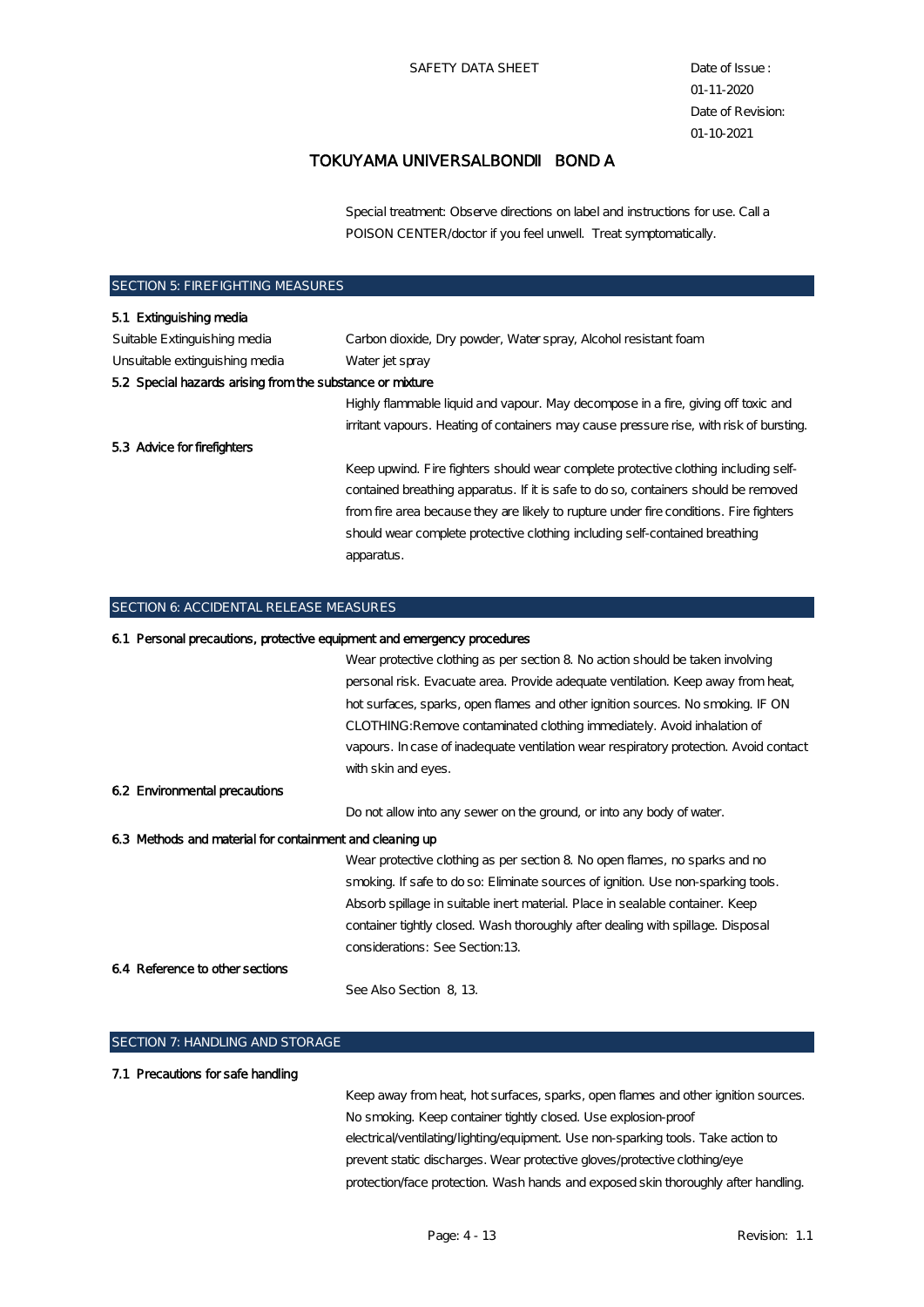Avoid breathing dust/fume/gas/mist/vapours/spray. Use only outdoors or in a wellventilated area. Do not subject to grinding/shock/friction. Avoid contact with skin, eyes or clothing. Contaminated work clothing should not be allowed out of the workplace. Keep containers properly sealed when not in use. Do not handle broken packages without protective equipment. Keep away from food, drink and animal feedingstuffs.

#### 7.2 Conditions for safe storage, including any incompatibilities

|                         | Keep away from heat, hot surfaces, sparks, open flames and other ignition sources. |
|-------------------------|------------------------------------------------------------------------------------|
|                         | No smoking. Keep away from direct sunlight. Store in a well-ventilated place. Keep |
|                         | cool Keep container tightly closed. Store locked up. Store in dry place.           |
| Storage temperature     | Storage temperature $(°C)$ : $0.25°C$ .                                            |
| Storage life            | Stable under normal conditions.                                                    |
| Incompatible materials  | Incompatible with organic peroxides. Oxidizing agents, Acids, Alkalis.             |
| 7.3 Specific end use(s) |                                                                                    |
|                         | Medical Device Dental adhesive. For dental professionals only.                     |

# SECTION & EXPOSURE CONTROLS/PERSONAL PROTECTION

#### 8.1 Control parameters

#### 8.1.1 Occupational Exposure Limits

| Occupational Exposure Limits |            |                |                   |                 |        |              |
|------------------------------|------------|----------------|-------------------|-----------------|--------|--------------|
| <b>SUBSTANCE.</b>            | CAS No.    | LTEL (8 hr TWA | LTEL (8 hr TWA    | STEL (ppm) STEL |        | Note         |
|                              |            | ppm)           | mg/m <sup>3</sup> |                 | (mg/m) |              |
| Acetone                      | 67-64-1    | 500            | 1210              | 1500            | 3620   |              |
| Acetone                      | 67-64-1    | 500            | 1210              |                 |        | <b>IOELV</b> |
| 2.6 Di-tert-butyl-p-cresol   | 128 37 - 0 |                | <b>10</b>         |                 |        |              |
| $26$ Di-tert-butyl-p-cresol  | 128.37-0   |                | <b>10</b>         |                 |        | Comp,        |

Region Source

EU EU Occupational Exposure Limits United Kingdom UK Workplace Exposure Limits EH40/2005 (Fourth edition, published 2020) Remark Notes

IOELV Indicative Occupational Exposure Limit Values.

#### 8.2 Exposure controls

8.2.1. Appropriate engineering controls

Provide adequate ventilation. Use explosion-proof electrical/ventilating/lighting/ equipment. Observe any occupational exposure limits for the product or ingredients.

#### 8.2.2. Personal protection equipment

| Eye Protection | Wear eye protection with side protection (EN166). |
|----------------|---------------------------------------------------|
|                |                                                   |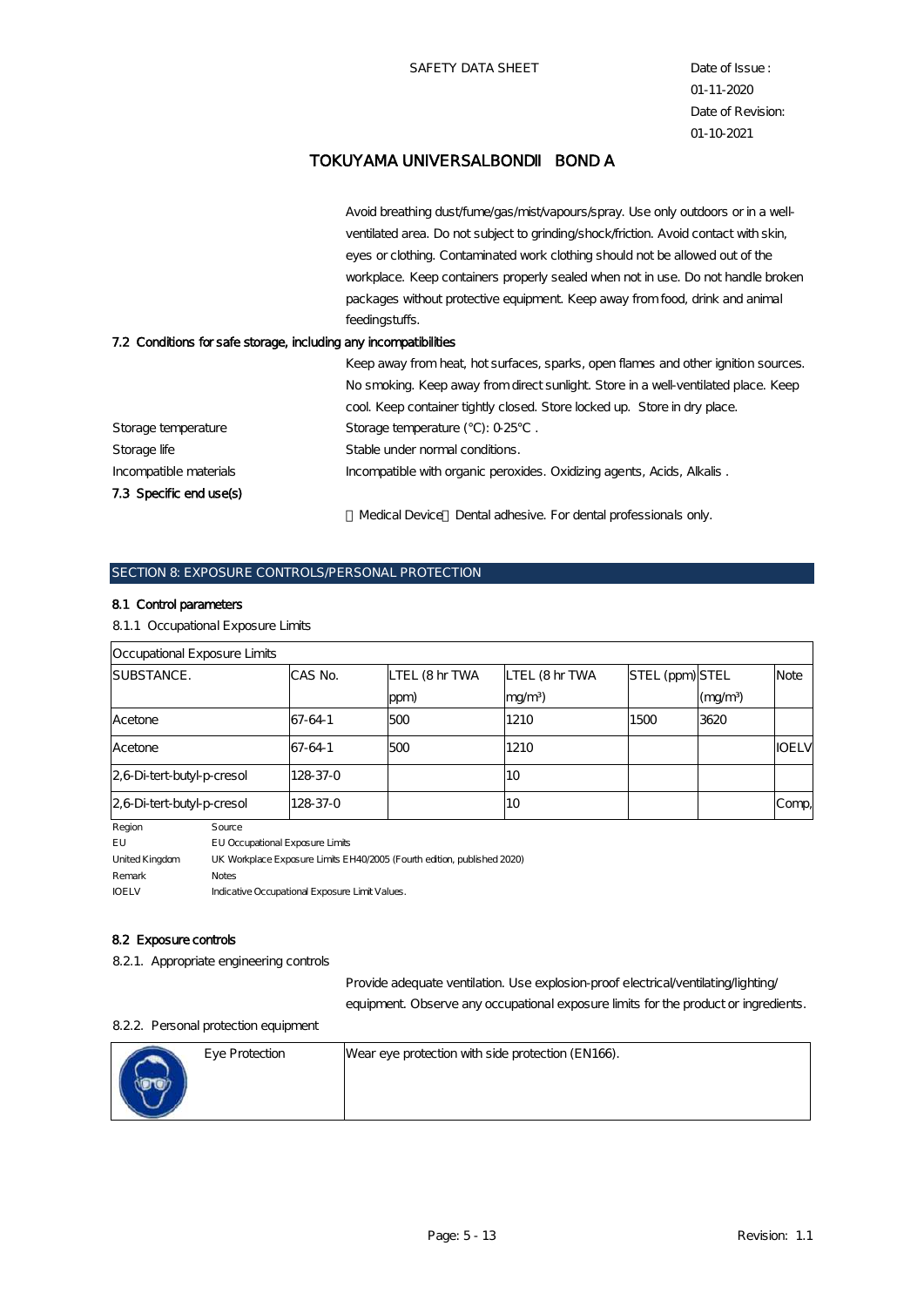| Skin protection        | Wear protective clothing and gloves: Impervious gloves (EN 374). Chemical-<br>resistant, impervious gloves complying with an approved standard should be worn if<br>a risk assessment indicates skin contact is possible. Gloves should be changed<br>regularly to avoid permeation problems. Wear solvent-resistant apron and boots. |
|------------------------|---------------------------------------------------------------------------------------------------------------------------------------------------------------------------------------------------------------------------------------------------------------------------------------------------------------------------------------|
| Respiratory protection | Normally no personal respiratory protection is necessary. Wear a suitable respirator<br>If the ventilation is not sufficient to keep the solvent vapour concentration below the<br>occupational limit values.                                                                                                                         |
| Thermal hazards        | None known.                                                                                                                                                                                                                                                                                                                           |

8.2.3. Environmental Exposure Controls Avoid release to the environment.

## SECTION 9: PHYSICAL AND CHEMICAL PROPERTIES

## 9.1 Information on basic physical and chemical properties

| Appearance                              | Liquid.                             |
|-----------------------------------------|-------------------------------------|
|                                         | Colour: Yellow                      |
| Odour                                   | Characteristic                      |
| Odour threshold                         | Not known.                          |
| pН                                      | Not known.                          |
| Melting point/freezing point            | Not known.                          |
| Initial boiling point and boiling range | Not known.                          |
| <b>Flash Point</b>                      | $-15.5 °C$                          |
| Evaporation rate                        | Not known.                          |
| Flammability (solid, gas)               | Highly flammable liquid and vapour. |
| Upper/lower flammability or explosive   | Not known.                          |
| limits                                  |                                     |
| Vapour pressure                         | Not known.                          |
| Vapour density                          | Not known.                          |
| Density (g/ml)                          | Not known.                          |
| Relative density                        | 0.97                                |
| Solubility(ies)                         | Solubility (Water) : Not known.     |
|                                         | Solubility (Other) : Not known.     |
| Partition coefficient: n-octanol/water  | Not known.                          |
| Auto-ignition temperature               | Not known.                          |
| Decomposition Temperature (°C)          | Not known.                          |
| Viscosity                               | Not known.                          |
| Explosive properties                    | Not known.                          |
| Oxidising properties                    | Not known.                          |
| 9.2 Other information                   |                                     |
|                                         | None.                               |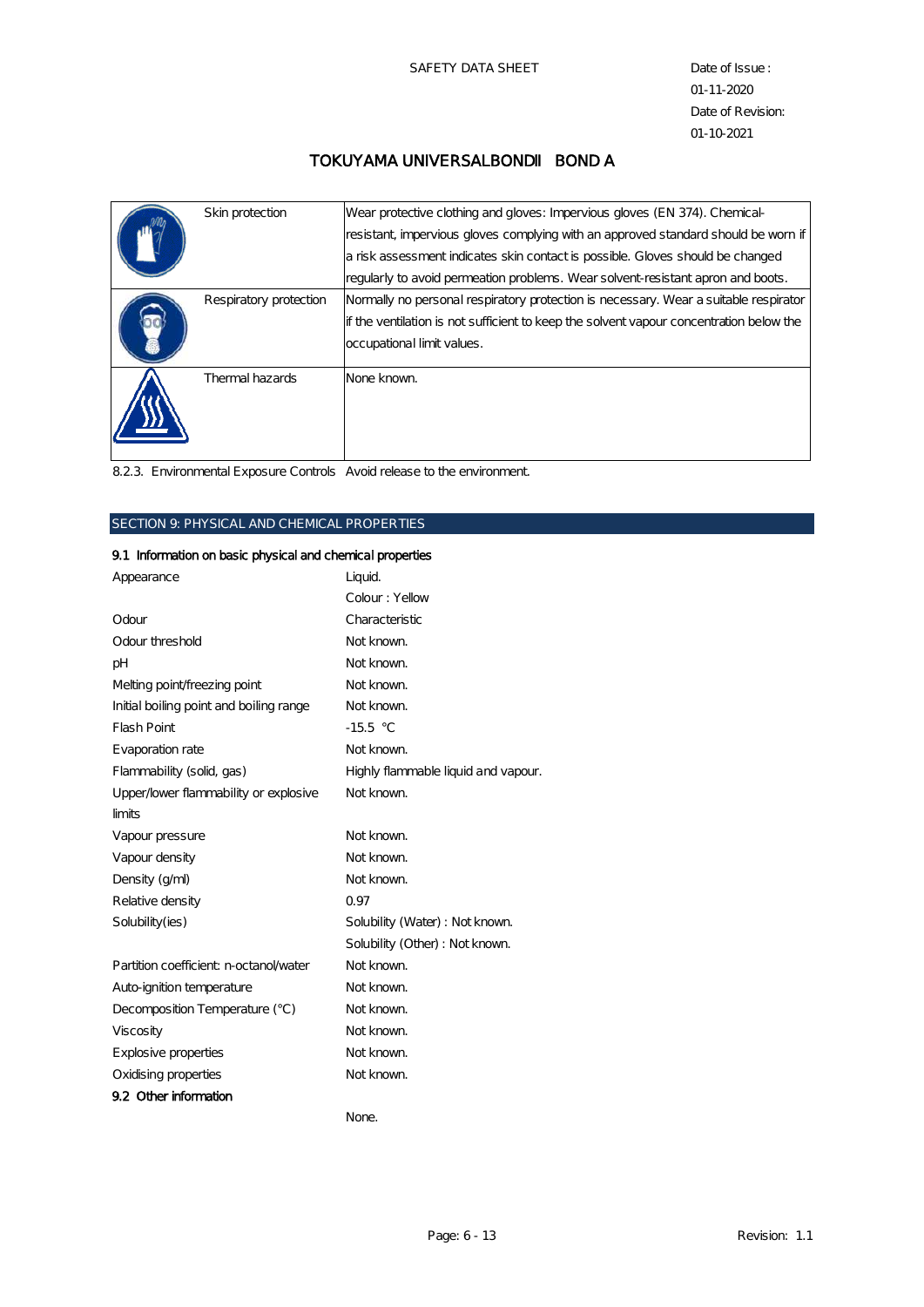| <b>SECTION 10: STABILITY AND REACTIVITY</b> |                                                                                     |  |  |  |
|---------------------------------------------|-------------------------------------------------------------------------------------|--|--|--|
| 10.1 Reactivity                             |                                                                                     |  |  |  |
|                                             | May react violently with: Oxidising materials. Organic peroxides hydroperoxides.    |  |  |  |
| 10.2 Chemical Stability                     |                                                                                     |  |  |  |
|                                             | Stable at normal ambient temperatures and when used as recommended. Stable          |  |  |  |
|                                             | under the prescribed storage conditions.                                            |  |  |  |
| 10.3 Possibility of hazardous reactions     |                                                                                     |  |  |  |
|                                             | The following materials may react strongly with the product: Oxidising materials.   |  |  |  |
|                                             | Organic peroxides /hydroperoxides.                                                  |  |  |  |
| 10.4 Conditions to avoid                    |                                                                                     |  |  |  |
|                                             | Avoid friction, sparks, or other means of ignition. Keep away from heat, sources of |  |  |  |
|                                             | ignition and direct sunlight. Avoid contact with moisture.                          |  |  |  |
| 10.5 Incompatible materials                 |                                                                                     |  |  |  |
|                                             | Strong oxidising agents, Acids, Alkalis.                                            |  |  |  |
| 106 Hazardous decomposition products        |                                                                                     |  |  |  |
|                                             | Combustion or thermal decomposition may evolve toxic vapours. Toxic                 |  |  |  |
|                                             | gases/vapours (Carbon monoxide, Carbon dioxide).                                    |  |  |  |

SECTION 11: TOXICOLOGICAL INFORMATION

| 11.1 Information on toxicological effects |                                                                                 |  |  |  |
|-------------------------------------------|---------------------------------------------------------------------------------|--|--|--|
| Acute toxicity - Ingestion                | Not classified.                                                                 |  |  |  |
|                                           | Calculated acute toxicity estimate (ATE) Calc ATE - 555556                      |  |  |  |
| Acute toxicity - Skin Contact             | Not classified.                                                                 |  |  |  |
| Acute toxicity - Inhalation               | Not classified.                                                                 |  |  |  |
| Skin corrosion/irritation                 | Calculation method: Causes skin irritation.                                     |  |  |  |
| Serious eye damage/irritation             | Calculation method: Causes serious eye initation.                               |  |  |  |
| Skin sensitization data                   | Calculation method: May cause an allergic skin reaction.                        |  |  |  |
| Respiratory sensitization data            | Not classified.                                                                 |  |  |  |
| Germ cell mutagenicity                    | Not classified.                                                                 |  |  |  |
| Carcinogenicity                           | Not classified.                                                                 |  |  |  |
|                                           | 2,6 DI-tert-BUTYL-p-CRESOL Cas.No.<br>128-37-0                                  |  |  |  |
|                                           | IARC carcinogenicity IARC Group 3 Not classifiable as to its carcinogenicity to |  |  |  |
|                                           | humans.                                                                         |  |  |  |
|                                           | NTP carcinogenicity Male : rat-negative, mice-negative                          |  |  |  |
|                                           | Female: rat-negative, mice-negative                                             |  |  |  |
| Reproductive toxicity                     | Not classified.                                                                 |  |  |  |
| Lactation                                 | Not classified.                                                                 |  |  |  |
| STOT - single exposure                    | Calculation method: May cause drowsiness or dizziness.                          |  |  |  |
| STOT - repeated exposure                  | Not classified.                                                                 |  |  |  |
| Aspiration hazard                         | Not classified.                                                                 |  |  |  |
| 11.2 Other information                    |                                                                                 |  |  |  |
| Route $(s)$ of entry                      | Skin, Eyes, Ingestion, Inhalation, Health effects: See section 4.2.             |  |  |  |
|                                           | Endocrine disrupting properties: Not known.                                     |  |  |  |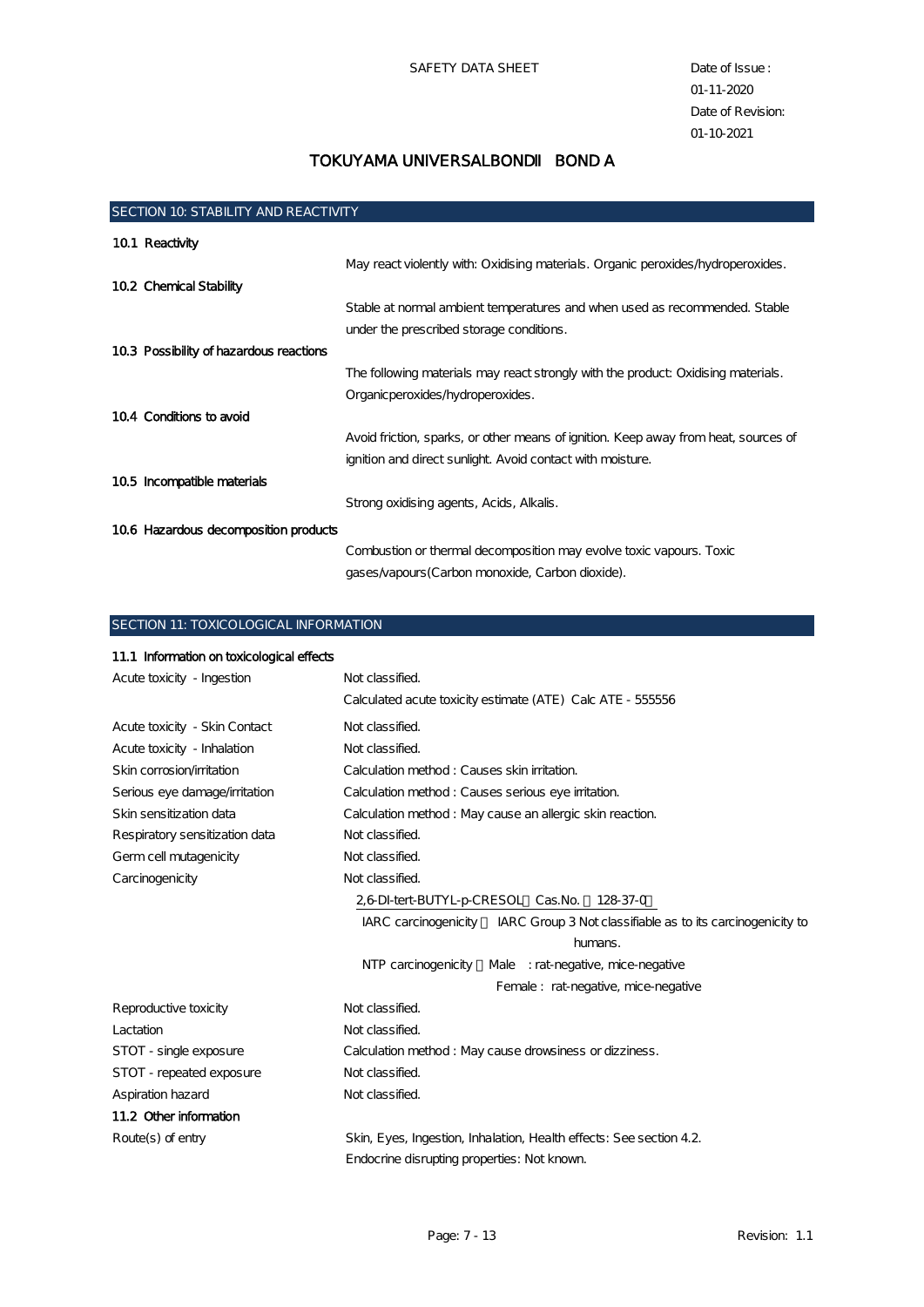| <b>SECTION 12: ECOLOGICAL INFORMATION</b> |                                                                         |  |  |  |  |
|-------------------------------------------|-------------------------------------------------------------------------|--|--|--|--|
| 12.1 Toxicity                             |                                                                         |  |  |  |  |
| Toxicity - Aquatic invertebrates          | Not classified.                                                         |  |  |  |  |
| Toxicity - Fish                           | Not classified.                                                         |  |  |  |  |
| Toxicity - Algae                          | Not classified.                                                         |  |  |  |  |
| Toxicity - Sediment Compartment           | Not classified.                                                         |  |  |  |  |
| Toxicity - Terrestrial Compartment        | Not classified.                                                         |  |  |  |  |
| 12.2 Persistence and degradability        |                                                                         |  |  |  |  |
|                                           | Not known.                                                              |  |  |  |  |
| 123 Bioaccumulative potential             |                                                                         |  |  |  |  |
|                                           | Not known.                                                              |  |  |  |  |
| 12.4 Mobility in soil                     |                                                                         |  |  |  |  |
|                                           | Not known.                                                              |  |  |  |  |
| 12.5 Results of PBT and vPvB assessment   |                                                                         |  |  |  |  |
|                                           | This product does not contain any substances classified as PBT or vPvB. |  |  |  |  |
| 126 Endocrine disrupting properties       |                                                                         |  |  |  |  |
|                                           | Endocrine disrupting properties: Not known.                             |  |  |  |  |
| 12.7 Other adverse effects                |                                                                         |  |  |  |  |
|                                           | Not known.                                                              |  |  |  |  |
|                                           |                                                                         |  |  |  |  |
|                                           |                                                                         |  |  |  |  |

| <b>SECTION 13 DISPOSAL CONSIDERATIONS</b> |                                                                                    |  |  |  |
|-------------------------------------------|------------------------------------------------------------------------------------|--|--|--|
| 13.1 Waste treatment methods              |                                                                                    |  |  |  |
|                                           | Dispose of contents in accordance with local, state or national legislation. Empty |  |  |  |
|                                           | containers or liners may retain some product residues and hence be potentially     |  |  |  |
|                                           | hazardous. Recycle only completely emptied packaging. Containers must not be       |  |  |  |
|                                           | punctured or destroyed by burning, even when empty. Do not allow to enter drains,  |  |  |  |
|                                           | sewers or watercourses. Do NOT landfill Normal disposal is via incineration        |  |  |  |
|                                           | operated by an accredited disposal contractor. Send to a licensed recycler,        |  |  |  |
|                                           | reclaimer or incinerator. Dispose at suitable refuse site.                         |  |  |  |
| 132 Additional Information                |                                                                                    |  |  |  |
|                                           | Disposal should be in accordance with local, state or national legislation.        |  |  |  |

| <b>SECTION 14: TRANSPORT INFORMATION</b> |  |  |  |  |
|------------------------------------------|--|--|--|--|
|                                          |  |  |  |  |
| 1133                                     |  |  |  |  |
|                                          |  |  |  |  |
| <b>ADHESIVES</b>                         |  |  |  |  |
|                                          |  |  |  |  |
|                                          |  |  |  |  |
| 3                                        |  |  |  |  |
| F1                                       |  |  |  |  |
| 640D                                     |  |  |  |  |
|                                          |  |  |  |  |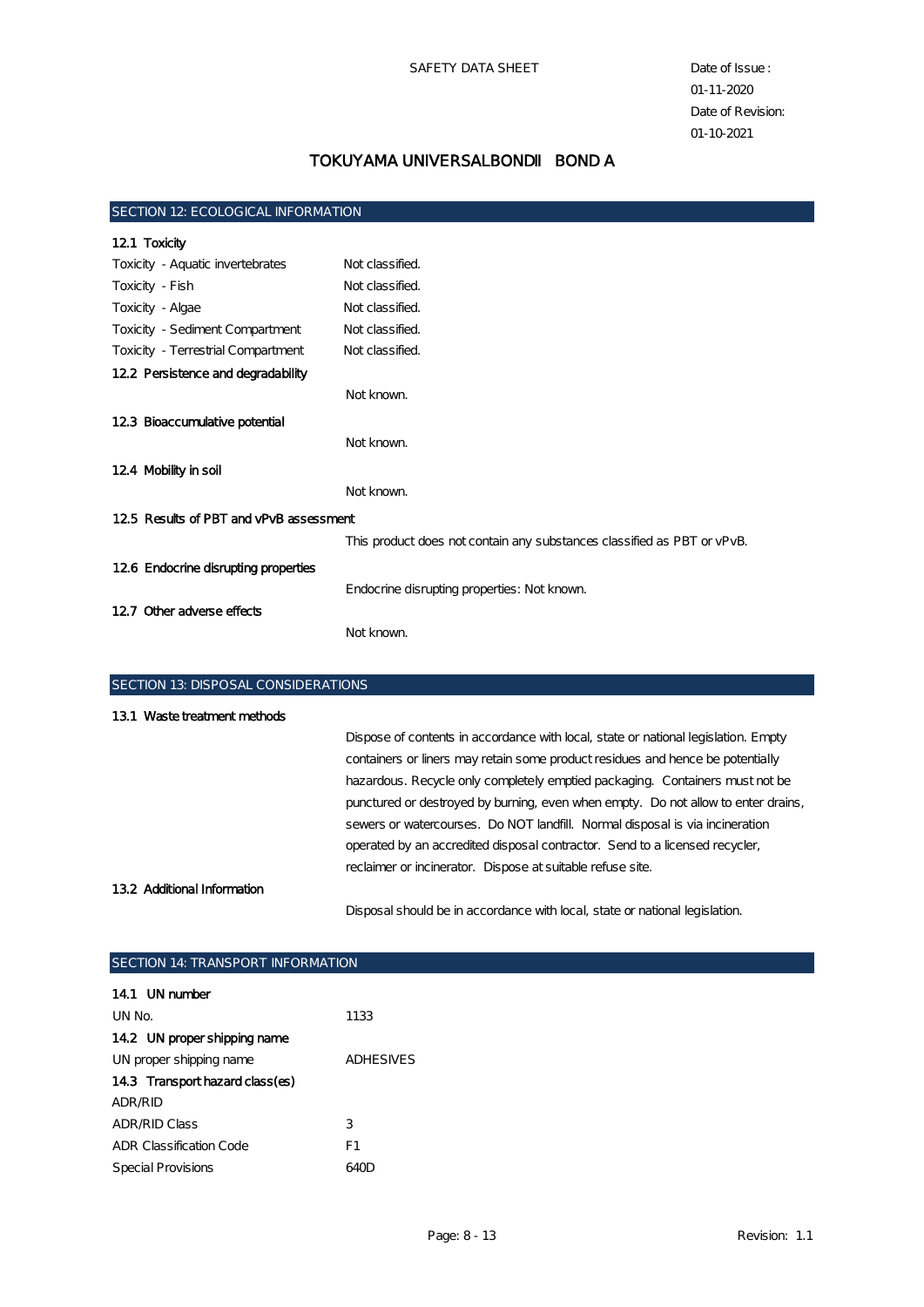## TOKUYAMA UNIVERSALBOND BOND A

| <b>Excepted Quantities</b>                  | E <sub>2</sub>         |
|---------------------------------------------|------------------------|
| Emergency Action Code                       | $\cdot$ 3YE            |
| Mixed Packing Instructions for Packages     | <b>POO1 IBCO2 ROO1</b> |
| Special Packing Provisions for Packages PP1 |                        |
| Mixed Packing Instructions for Packages     | MP19                   |
| Packing Instructions for Portable Tanks     | T4                     |
| Special Provisions for Portable Tanks       | TP1 TP8                |
| Tank Code for Tanks                         | LGBF                   |
| Special Provisions for Tanks                |                        |
| Vehicle for Tank Carriage                   | FL                     |
| <b>ADR</b> Transport Category               | 2                      |
| Tunnel Restriction Code                     | DÆ                     |
| Special Provisions for Carriage -           |                        |
| Packages                                    |                        |
| Special Provisions for Carriage - Bulk      |                        |
| Special Provisions for Carriage - Loading,  |                        |
| Unloading and Handling                      |                        |
| Special Provisions for Carriage -           | S2 S 20                |
| Operation                                   |                        |
| ADR HIN                                     | 33                     |
|                                             |                        |
| IMDG                                        |                        |
| <b>IMDG Class</b>                           | 3                      |
| Special Provisions                          | 640D                   |
| <b>Limited Quantities</b>                   | 5 L                    |
| <b>Excepted Quantities</b>                  | E2                     |
| Mixed Packing Instructions for Packages     | PO01 IBCO2 RO01        |
| Special Packing Provisions for Packages     | PP1                    |
| Packing Instructions for Portable Tanks     | T4                     |
| Special Provisions for Portable Tanks       | TP1 TP8                |
| <b>IMDG EMS</b>                             | $F-E$ , $S-D$          |
| Stowage and Handling                        | Category B             |
| Segregation                                 |                        |
| Marine Pollutant                            |                        |
|                                             |                        |
| ICAO AATA                                   |                        |
| <b>IATA Proper Shipping Name</b>            | <b>ADHESIVES</b>       |
| <b>Excepted Quantities</b>                  | E2                     |
| Passenger and Cargo Aircraft Limited        | Y341                   |
| Quantities Packing Instructions             |                        |
| Passenger and Cargo Aircraft Limited        | 1L                     |
| Quantities Max net Qty                      |                        |
| Passenger and Cargo Aircraft Packing        | 353                    |
|                                             |                        |
|                                             |                        |

Limited Quantities 5 L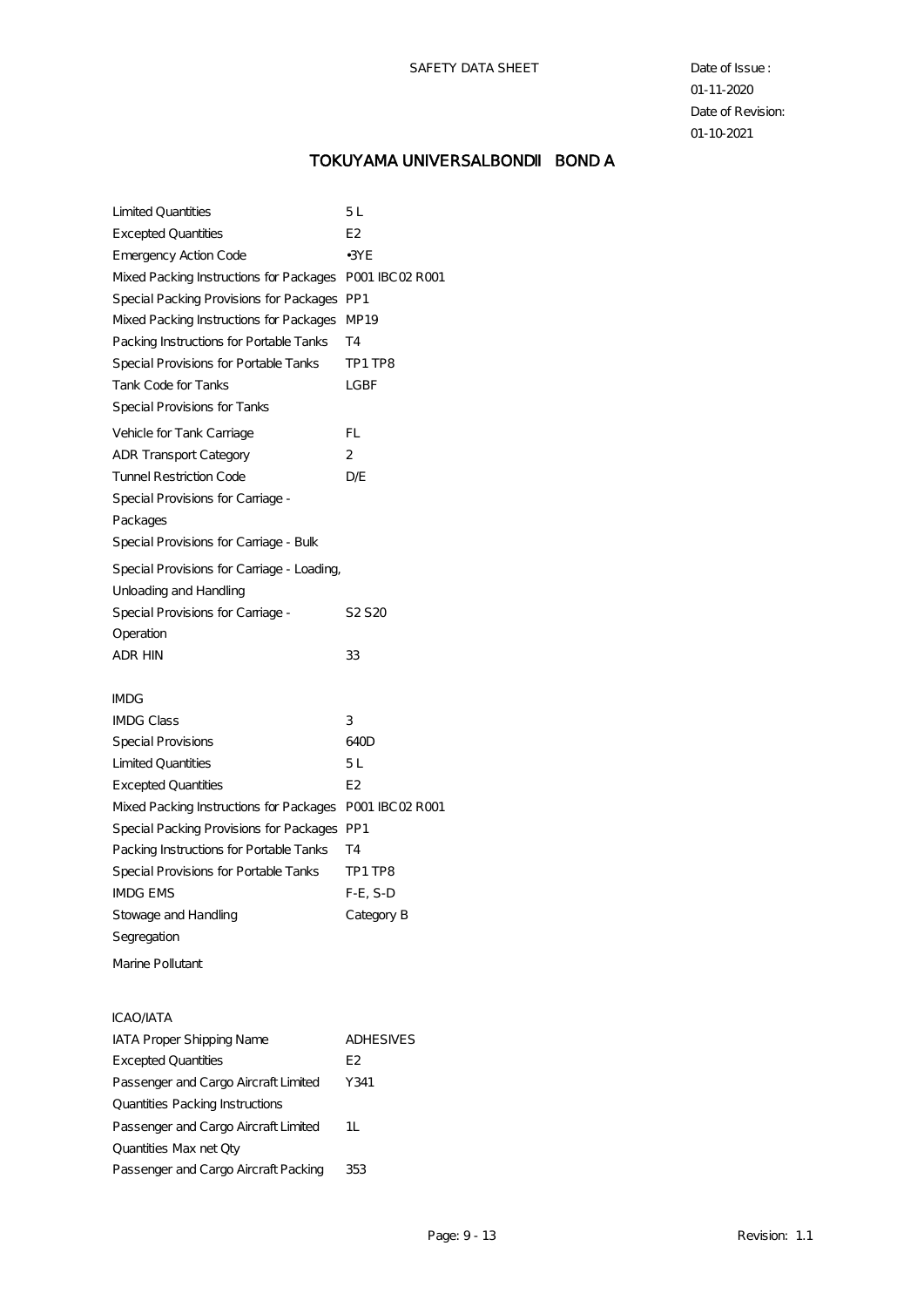## TOKUYAMA UNIVERSALBOND BOND A

| Instructions                                                           |                                       |
|------------------------------------------------------------------------|---------------------------------------|
| Passenger and Cargo Aircraft Max net                                   | 5I.                                   |
| Qty                                                                    |                                       |
| Cargo Aircraft Packing Instructions                                    | 364                                   |
| Cargo Aircraft Max net Qty                                             | 60L                                   |
| Special Provisions                                                     | A <sub>3</sub>                        |
| Emergency Response Guidebook (ERG) 3L                                  |                                       |
| Code                                                                   |                                       |
|                                                                        |                                       |
| Labels                                                                 |                                       |
| Labels                                                                 | 3                                     |
|                                                                        |                                       |
| 144 Packing group                                                      |                                       |
| Packing group                                                          | π                                     |
| 14.5 Environmental hazards                                             |                                       |
| Environmental hazards                                                  | Not classified as a Marine Pollutant. |
| 146 Special precautions for user                                       |                                       |
| Special precautions for user                                           | Not known.                            |
| 147 Transport in bulk according to Armex II of Marpol and the IBC Code |                                       |
|                                                                        |                                       |

No information available

## SECTION 15: REGULATORY INFORMATION

## 15.1 Safety, health and environmental regulations/legislation specific for the substance or mixture

European Regulations - Authorisations and/or Restrictions On Use

| <b>European No Radions</b> Radion based on Neoderland on G |                                                                                                                     |
|------------------------------------------------------------|---------------------------------------------------------------------------------------------------------------------|
| Candidate List of Substances of Very                       | Not listed                                                                                                          |
| High Concern for Authorisation                             |                                                                                                                     |
| REACH: ANNEX XIV list of substances                        | Not listed                                                                                                          |
| subject to authorisation                                   |                                                                                                                     |
| REACH: Annex XVII Restrictions on the                      | Not listed                                                                                                          |
| manufacture, placing on the market and                     |                                                                                                                     |
| use of certain dangerous substances,                       |                                                                                                                     |
| mixtures and articles                                      |                                                                                                                     |
|                                                            | Community Rolling Action Plan (CoRAP) 2-hydroxyethyl methacrylate (868-77-9), 2,6-di-tert-butyl-p-cresol (128-37-0) |
| Regulation (EC) $N^{\circ}$ 850/2004 of the                | Not listed                                                                                                          |
| European Parliament and of the Council                     |                                                                                                                     |
| on persistent organic pollutants                           |                                                                                                                     |
| Regulation (EC) N° 1005/2009 on                            | Not listed                                                                                                          |
| substances that deplete the ozone layer                    |                                                                                                                     |
| Regulation (EU) $N^{\circ}$ 649/2012 of the                | Not listed                                                                                                          |
| European Parliament and of the Council                     |                                                                                                                     |
| concerning the export and import of                        |                                                                                                                     |
| hazardous chemicals                                        |                                                                                                                     |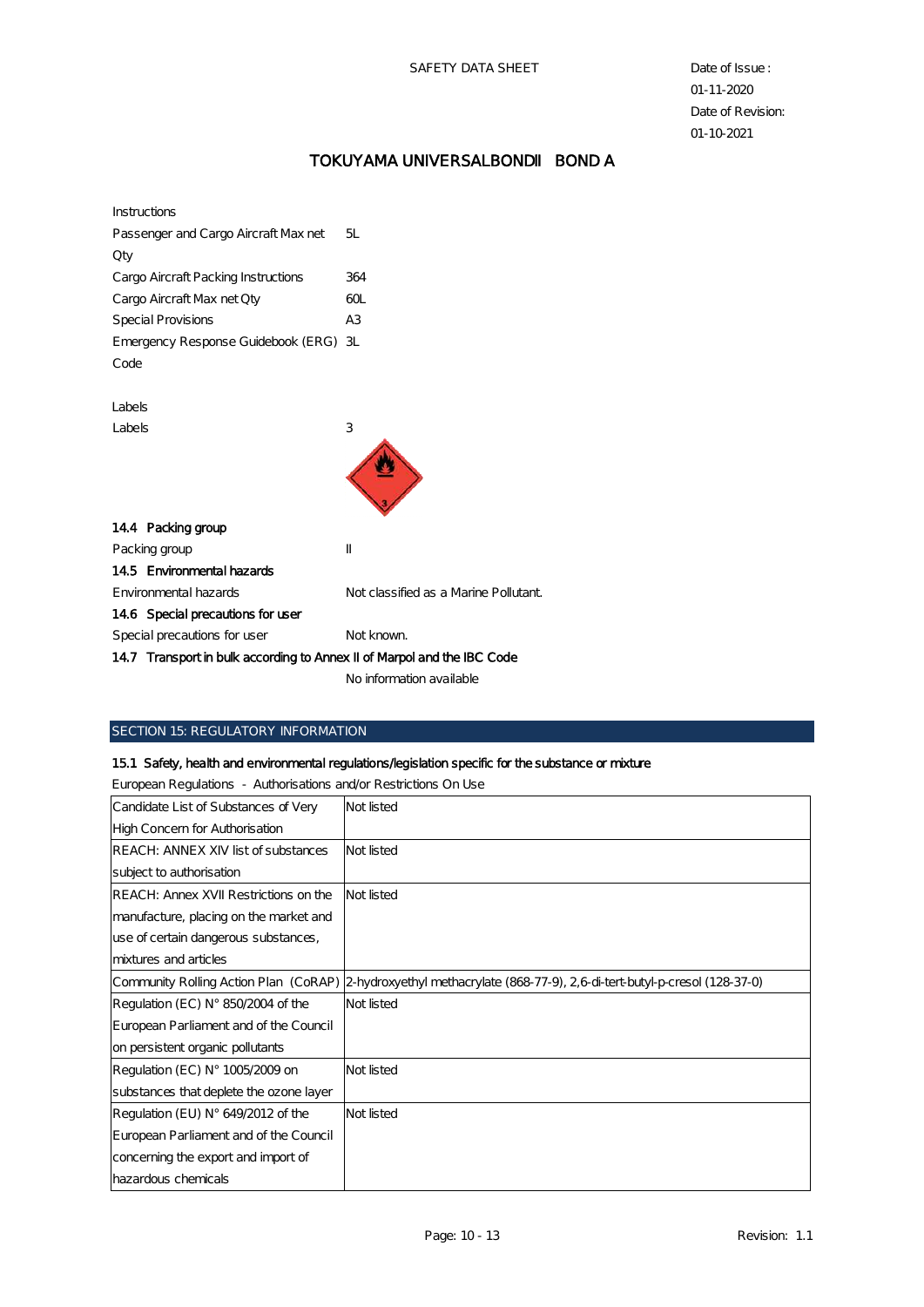## TOKUYAMA UNIVERSALBOND BOND A

| Directive 93/42/EEC             | This product is a medical device as defined in Directive 93/42/EEC (MDD), which is   |  |  |  |
|---------------------------------|--------------------------------------------------------------------------------------|--|--|--|
|                                 | invasive or used in direct physical contact with the human body, and therefore is    |  |  |  |
|                                 | exempt from the requirements of classification and labelling according to Regulation |  |  |  |
|                                 | (EC) No. 1272/2008 (CLP; Article 1, paragraph 5). Although not required, the         |  |  |  |
|                                 | product is classified and labelled according to the CLP regulation.                  |  |  |  |
| National regulations            |                                                                                      |  |  |  |
| Other                           | Not known.                                                                           |  |  |  |
| 15.2 Chemical Safety Assessment |                                                                                      |  |  |  |
|                                 | A REACH chemical safety assessment has not been carried out.                         |  |  |  |

#### SECTION 16: OTHER INFORMATION

|  |  | The following sections contain revisions This is the first issue. |  |  |  |  |  |  |  |  |  |
|--|--|-------------------------------------------------------------------|--|--|--|--|--|--|--|--|--|
|--|--|-------------------------------------------------------------------|--|--|--|--|--|--|--|--|--|

| or new statements:  |                                                                                   |
|---------------------|-----------------------------------------------------------------------------------|
| Training advice     | Ensure operatives are trained to minimise exposure. Only trained personnel should |
|                     | use this material.                                                                |
| Date of First Issue | $01 - 11 - 2020$                                                                  |
| Date of Revision    | $01 - 10 - 2021$                                                                  |
| Revision ( UK )     | 1.1                                                                               |
|                     |                                                                                   |

#### LEGEND

Hazard Pictogram(s)



GHS09: GHS: Environment

| Hazard classification | Flam Lig. 2: Flammable liquid, Category 2                                    |
|-----------------------|------------------------------------------------------------------------------|
|                       | Acute Tox. 4: Acute toxicity, Category 4                                     |
|                       | Skin Init. 2: Skin corrosion/initation, Category 2                           |
|                       | Skin Sens. 1: Skin sensitization, Category 1                                 |
|                       | Skin Sens. 1B: Skin sensitization, Category 1B                               |
|                       | Eye Init. 2: Serious eye damage/initation, Category 2                        |
|                       | STOT SE 3: Specific target organ toxicity — single exposure, Category 3      |
|                       | Aquatic Chronic 1: Hazardous to the aquatic environment, Chronic, Category 1 |
|                       | Aquatic Chronic 3: Hazardous to the aquatic environment, Chronic, Category 3 |
|                       |                                                                              |
|                       |                                                                              |

Hazard Statement(s) H225: Highly flammable liquid and vapour. H302: Harmful if swallowed.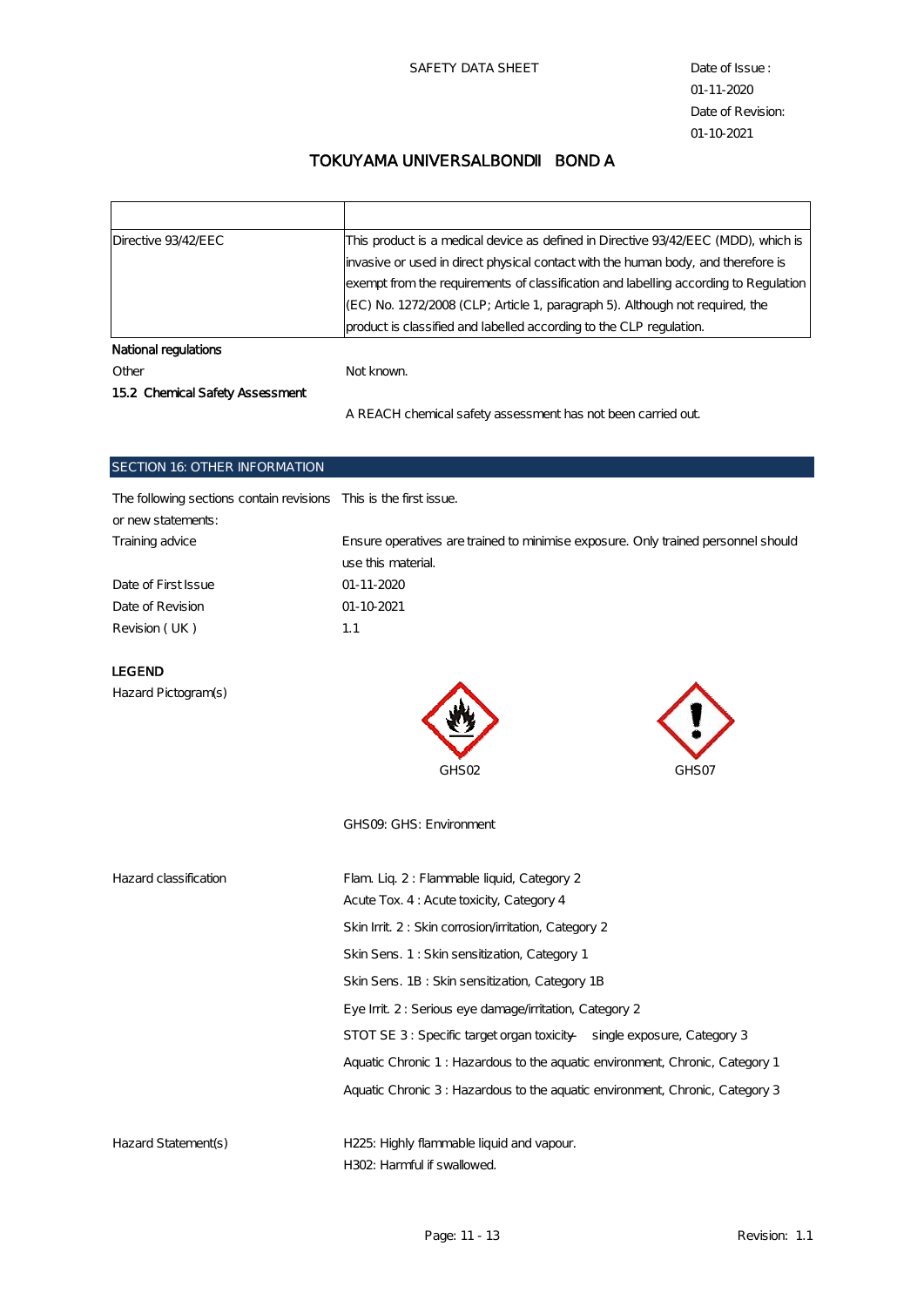|                            | H315: Causes skin irritation.                                                                                                                       |
|----------------------------|-----------------------------------------------------------------------------------------------------------------------------------------------------|
|                            | H317: May cause an allergic skin reaction.                                                                                                          |
|                            | H319. Causes serious eye initation.                                                                                                                 |
|                            | H336: May cause drowsiness or dizziness.                                                                                                            |
|                            | H410. Very toxic to aquatic life with long lasting effects.                                                                                         |
|                            | H412: Harmful to aquatic life with long lasting effects.                                                                                            |
|                            |                                                                                                                                                     |
| Precautionary Statement(s) | P210. Keep away from heat, hot surfaces, sparks, open flames and other ignition                                                                     |
|                            | sources. No smoking.                                                                                                                                |
|                            | P233 Keep container tightly closed.                                                                                                                 |
|                            | P240. Ground and bond container and receiving equipment.                                                                                            |
|                            | P241: Use explosion-proof electrical/ventilating/lighting/equipment.                                                                                |
|                            | P242: Use non-sparking tools.                                                                                                                       |
|                            | P243 Take action to prevent static discharges.                                                                                                      |
|                            | P261: Avoid breathing dust/fume/gas/mist/vapours/spray.                                                                                             |
|                            | P264: Wash hands and exposed skin thoroughly after handling.                                                                                        |
|                            | P271: Use only outdoors or in a well-ventilated area.                                                                                               |
|                            | P272: Contaminated work clothing should not be allowed out of the workplace.                                                                        |
|                            | P280. Wear protective gloves/protective clothing/eye protection/face protection                                                                     |
|                            | P302+P352: IF ON SKIN: Wash with plenty of water.                                                                                                   |
|                            | P303+P361+P353: IF ON SKIN (or hair): Take off immediately all contaminated                                                                         |
|                            | clothing. Rinse skin with water.                                                                                                                    |
|                            | P304+P340. IF INHALED: Remove person to fresh air and keep comfortable for                                                                          |
|                            | breathing.                                                                                                                                          |
|                            | P305+P351+P338: IF IN EYES: Rinse cautiously with water for several minutes.<br>Remove contact lenses, if present and easy to do. Continue rinsing. |
|                            | P312: Call a POISON CENTER/doctor if you feel unwell                                                                                                |
|                            | P321: Specific treatment (see Medical Advice on this label).                                                                                        |
|                            | P332+P313: If skin initation occurs: Get medical advice/attention.                                                                                  |
|                            | P333+P313: If skin initation or rash occurs: Get medical advice/attention.                                                                          |
|                            | P337+P313: If eye initation persists: Get medical advice/attention.                                                                                 |
|                            | P362+P364: Take off contaminated clothing and wash it before reuse.                                                                                 |
|                            | P370+P378: In case of fire: Use water spray, dry powder or carbon dioxide to                                                                        |
|                            | extinguish.                                                                                                                                         |
|                            | P403+P233: Store in a well-ventilated place. Keep container tightly closed.                                                                         |
|                            | P403+P235: Store in a well-ventilated place. Keep cool.                                                                                             |
|                            | P405: Store locked up.                                                                                                                              |
|                            | P501: Dispose of contents in accordance with local, state or national legislation.                                                                  |
|                            |                                                                                                                                                     |